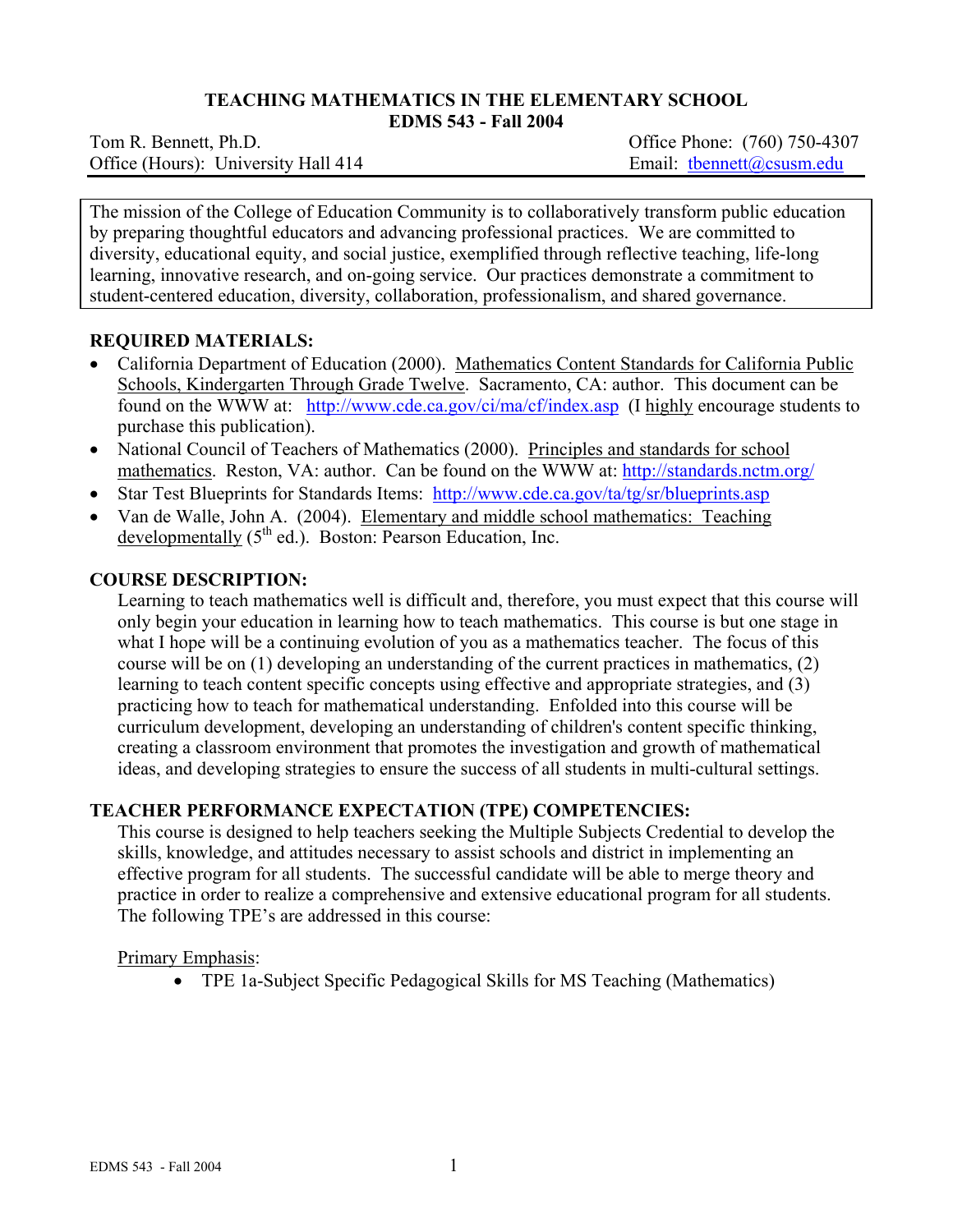Secondary Emphasis:

- TPE 2-Monitoring Student Learning During Instruction
- TPE 3-Interpretation and Use of Assessments
- TPE 4-Making Content Accessible
- TPE 5-Student Engagement
- TPE 6a-Developmentally Appropriate Practices in Grades K-3
- TPE 6b-Developmentally Appropriate Practices in Grades 4-8
- TPE 6d-Developmentally Appropriate Practices for Special Education
- TPE 7-Teaching English Learners
- TPE 8-Learning About Students
- TPE 9-Instructional Planning
- TPE 10-Instructional Time
- TPE 11-Social Environment
- TPE 13-Professional Growth

## **INFUSED COMPETENCIES:**

CLAD: In 1992, the College of Education voted to infuse Cross-cultural, Language and Academic Development (CLAD) competencies across the curriculum. The CLAD competencies are attached to the syllabus and the competencies covered in this course are highlighted.

Authorization to Teach English Learners: This credential program has been specifically designed to prepare teachers for the diversity of languages often encountered in California public school classrooms. The authorization to teach English learners is met through the infusion of content and experiences within the credential program, as well as additional coursework. Students successfully completing this program receive a credential with authorization to teach English learners.

Technology: This course infuses technology competencies to prepare our candidates to use technologies, emphasizing their use in both teaching practice and student learning.

## **KEY ASSIGNMENTS**:

Reading Reflections (21%) - Each week students will write a "meaningful" one page reflection on the articles assigned to be read for that week. These reflections must clearly articulate your thoughts **on the articles** and discuss how you might **specifically apply** what you learned from the articles as a teacher in the classroom.

Student Interviews (24%) - You and one of your classmates will conduct a series of four different student interviews based on questions provided in class. For each interview, you will pose mathematical problems to any one student at a predetermined grade level. The purpose is to get you to begin thinking about students' mathematical understanding, to learn how to effectively pose questions and interpret the meaning of students' answers, and to provide you with an opportunity to interact with students.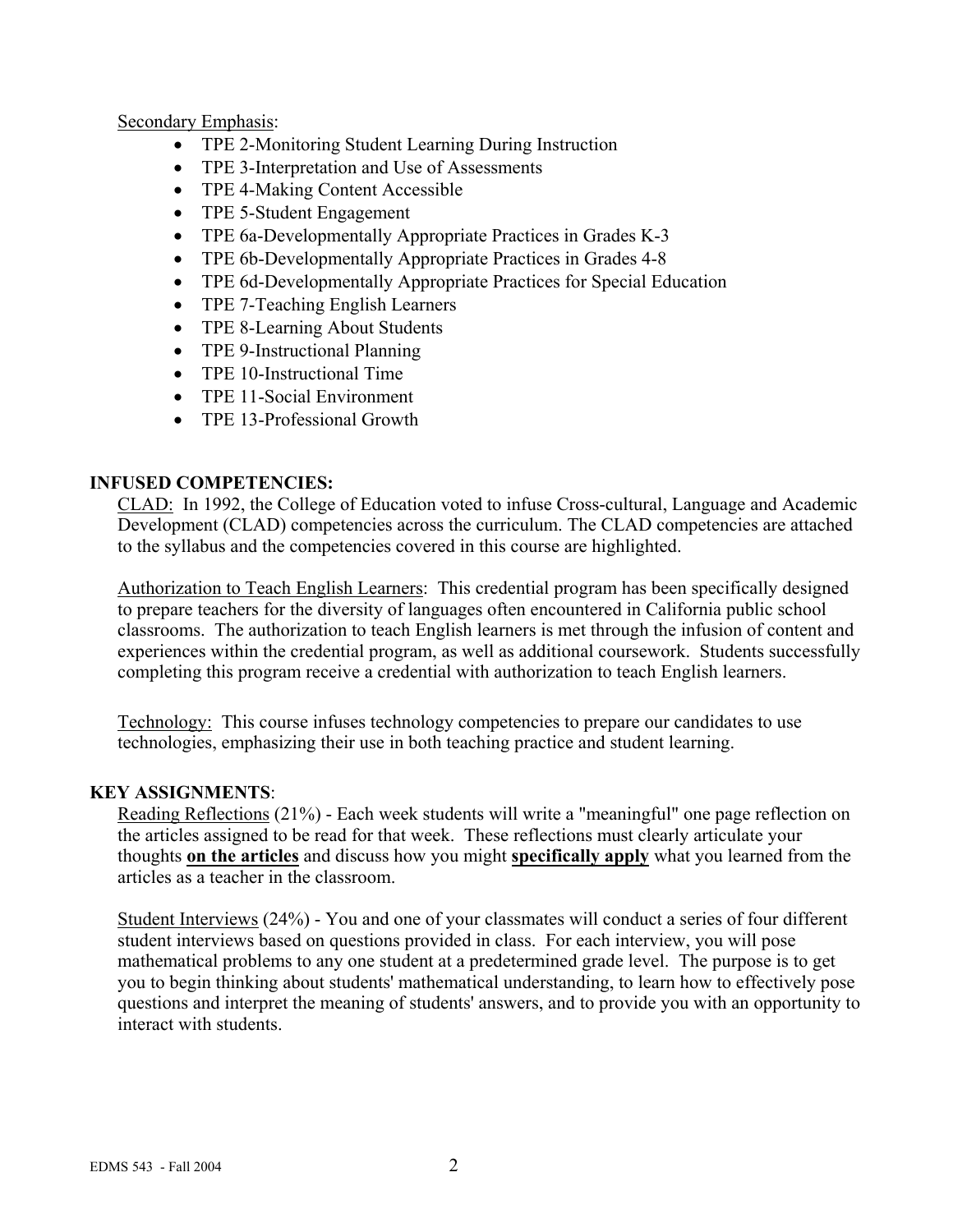Mathematical Resources & Lesson (35%)– Working in small groups, your team will first compile resources on a predetermined mathematical topic (20%) and then design a lesson that you will present in an elementary class (15%). The purpose of this activity is to help you learn how to design effective mathematical activities, to provide you with an opportunity to begin compiling mathematical resources, and to provide an opportunity for you to practice teaching mathematics.

Curriculum Assignment (20%)– Students will review the mathematics curriculum currently being used in their classroom (e.g., a textbook) at one grade level and write a short paper that investigates the curriculum alignment with the CA Content Standards and current high stakes assessments. Students will also provide their general thoughts and concerns related to the curriculum (e.g., how the curriculum might need to be altered to make strong connections between mathematical concepts and procedures).

## **GRADING SCALE:**

Grades will be based on the following grading scale:

A..............90 -100% B..............80 - 89% C..............70 - 79% D..............60 - 69% F..............Below 60%

## **ATTENDANCE POLICY:**

The attendance policy of the College of Education: Due to the dynamic and interactive nature of course in the COE, all students are expected to attend all classes and participate actively. At a minimum, students must attend more than 80% of class time, or s/he may not receive a passing grade for the course at the discretion of the instructor. If you miss two class sessions or are late (or leave early) more than three sessions, you cannot receive a grade of "A". If you miss three class sessions, your highest possible grade is a "C+". Should you have extenuating circumstances, contact the instructor as soon as possible. Please discuss with me any extenuating circumstances that will cause you to miss class prior to your absence. Attendance will be taken at each class session. Furthermore, grades on assignments turned in late will be lowered unless **prior arrangements** have been made with the instructor.

## **PLAGIARISM AND CHEATING:**

Please be sure to read and understand the university policy on plagiarism and cheating as it will be strictly enforced. Academic dishonestly will not be tolerated and will result in a failing grade for this course and will be reported to the University.

## **STUDENTS WITH DISABILITIES REQUIRING REASONABLE ACCOMMODATIONS:**

Students are approved for services through the Disabled Student Services Office (DSS). This office is located in Craven Hall 5205, and can be contacted by phone at (760) 750-4905, or TTY (760) 750-4909. Students authorized by DSS to receive reasonable accommodations should meet with their instructor during office hours or, in order to ensure confidentiality, in a more private setting.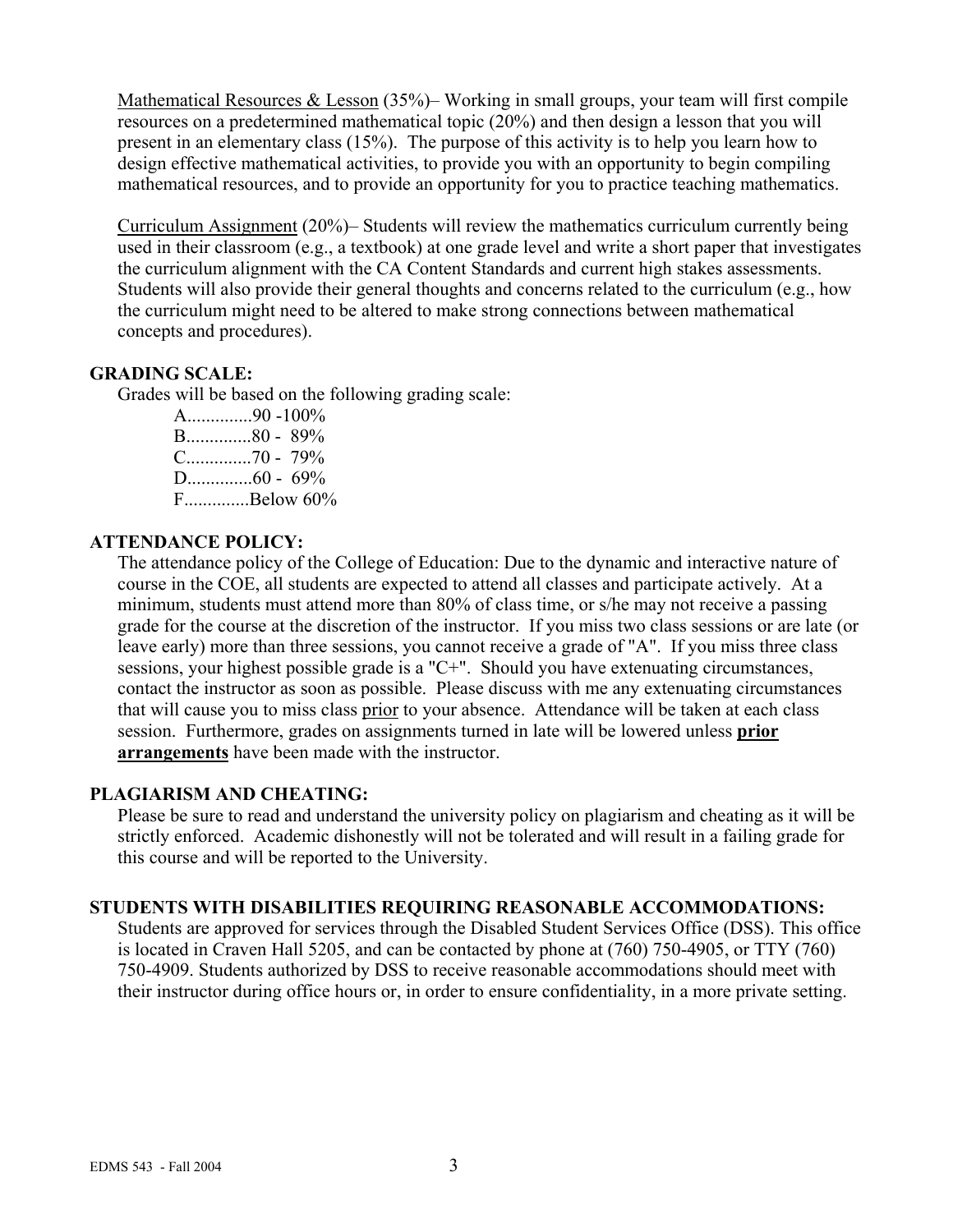# **SB2042 – AUTHORIZATION TO TEACH ENGLISH LEARNERS COMPETENCIES**

| <b>TEST 1: LANGUAGE</b>                          | <b>TEST 2: METHODOLOGY</b>                   | <b>TEST 3:</b>                                  |
|--------------------------------------------------|----------------------------------------------|-------------------------------------------------|
| <b>STRUCTURE</b>                                 | OF BILINGUAL, ENGLISH                        | <b>CULTURE</b>                                  |
|                                                  |                                              |                                                 |
| <b>AND</b>                                       | <b>LANGUAGE DEVELOPMENT,</b>                 | <b>AND</b>                                      |
| <b>FIRST- AND SECOND-</b>                        | <b>AND</b>                                   | <b>CULTURAL DIVERSITY</b>                       |
| <b>LANGUAGE DEVELOPMENT</b>                      | <b>CONTENT INSTRUCTION</b>                   |                                                 |
| I. Language Structure and Use:                   | I. Theories and Methods of Bilingual         | I. The Nature of Culture                        |
|                                                  |                                              |                                                 |
| <b>Universals and Differences</b>                | <b>Education</b>                             |                                                 |
| (including the structure of English)             |                                              |                                                 |
| A. The sound systems of language                 | A. Foundations                               | A. Definitions of culture                       |
| (phonology)                                      |                                              |                                                 |
| <b>B.</b> Word formation (morphology)            | <b>B.</b> Organizational models: What works  | <b>B.</b> Perceptions of culture                |
|                                                  | for whom?                                    |                                                 |
| C. Syntax                                        | C. Instructional strategies                  | C. Intragroup differences (e.g., ethnicity,     |
|                                                  |                                              | race, generations, and micro-                   |
|                                                  |                                              | cultures)                                       |
|                                                  |                                              |                                                 |
| D. Word meaning (semantics)                      | II. Theories and Methods for                 | D. Physical geography and its effects           |
|                                                  | <b>Instruction In and Through English</b>    | on culture                                      |
|                                                  | A. Teacher delivery for both English         |                                                 |
| E. Language in context                           | language development and content             | E. Cultural congruence                          |
|                                                  | instruction                                  |                                                 |
| <b>F.</b> Written discourse                      | <b>B.</b> Approaches with a focus on English | II. Manifestations of Culture:                  |
|                                                  | language development                         | <b>Learning About Students</b>                  |
|                                                  |                                              |                                                 |
| G. Oral discourse                                | C. Approaches with a focus on                | A. What teachers should learn about             |
|                                                  | content area instruction (specially          | their students                                  |
|                                                  | designed academic instruction                |                                                 |
|                                                  | delivered in English)                        |                                                 |
| H. Nonverbal communication                       | D. Working with paraprofessionals            | B. How teachers can learn about their           |
|                                                  |                                              | students *                                      |
| II. Theories and Factors in First- and           | III. Language and Content Area               | C.How teachers can use what they                |
| <b>Second-Language Development</b>               | <b>Assessment</b>                            | learn about their students                      |
|                                                  |                                              | (culturally responsive pedagogy)*               |
|                                                  |                                              |                                                 |
| A. Historical and current theories and           |                                              |                                                 |
| models of language analysis that                 | A. Purpose                                   | III. Cultural Contact                           |
| have implications for second-                    |                                              |                                                 |
| language development and                         |                                              |                                                 |
| pedagogy                                         |                                              |                                                 |
| <b>B.</b> Psychological factors affecting first- | <b>B.</b> Methods *                          | A. Concepts of cultural contact                 |
| and second-language development                  |                                              |                                                 |
| C. Socio-cultural factors affecting first-       | C. State mandates                            | <b>B.</b> Stages of individual cultural contact |
|                                                  |                                              |                                                 |
|                                                  |                                              |                                                 |
| and second-language development                  |                                              |                                                 |
| D. Pedagogical factors affecting first-          | D. Limitations of assessment                 | C. The dynamics of prejudice                    |
| and second-language development                  |                                              |                                                 |
|                                                  |                                              |                                                 |
| E. Political factors affecting first- and        | E. Technical concepts                        | D. Strategies for conflict resolution           |
| second-language development                      |                                              |                                                 |
|                                                  |                                              |                                                 |
|                                                  |                                              | IV. Cultural Diversity in U.S. and CA           |
|                                                  |                                              |                                                 |
|                                                  |                                              |                                                 |
|                                                  |                                              |                                                 |
|                                                  |                                              | A. Historical perspectives                      |
|                                                  |                                              |                                                 |
|                                                  |                                              |                                                 |
|                                                  |                                              | <b>B</b> . Demography                           |
|                                                  |                                              |                                                 |
|                                                  |                                              |                                                 |
|                                                  |                                              | C. Migration and immigration                    |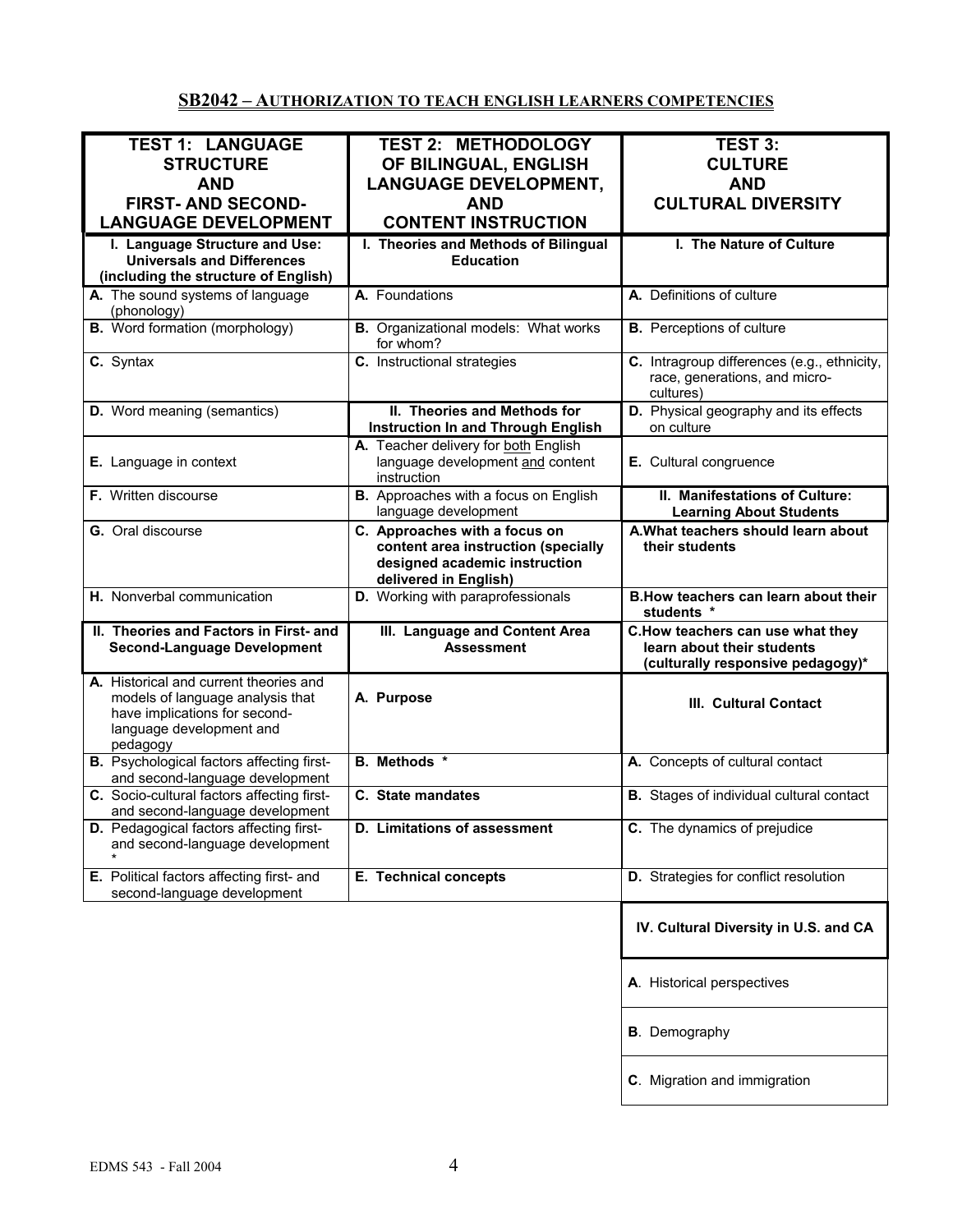| <b>Date</b>              | <b>Session Number and Topic</b>                                                      | <b>Assignment to be Completed BEFORE</b><br><b>Class Session</b>                                                                            |
|--------------------------|--------------------------------------------------------------------------------------|---------------------------------------------------------------------------------------------------------------------------------------------|
| <b>Thurs</b><br>9/2/04   | 1. Introduction to Mathematics Education<br>2. Developing Mathematical Understanding | Van de Walle ch. 2<br>Van de Walle ch. 3                                                                                                    |
| Thurs<br>9/9/04          | 3. Problem Solving<br>4. Standards                                                   | Van de Walle ch. 4<br>CA Content Standards/NCTM Assignment                                                                                  |
| <u>Thurs</u><br>9/16/04  | 5. Lesson Study & Working Groups<br>6. Assessment and Student Interviews             | (http://www.lessonresearch.net)<br>Van de Walle ch. 5                                                                                       |
| <b>Thurs</b><br>9/23/04  | 7. Instructional Practices<br>8. Technology                                          | Van de Walle ch. 6, 7, 8                                                                                                                    |
| <b>Thurs</b><br>9/30/04  | 9. Addition and Subtraction<br>10. Multiplication and Division                       | Van de Walle ch. 9, 10, 11, 13<br>*Student Interview #1 Due Today<br>*Mult/Div Interview Due (option 2)                                     |
| <u>Thurs</u><br>10/7/04  | 11. Number Concepts<br>12. Fractions, Decimals, Percents, Ratio & Proportion         | Van de Walle ch. 12, 14<br>Van de Walle ch. 15, 16, 17, 18<br>*Number Concepts Intrvw Due (option 2)<br>*Fractions Interview Due (option 3) |
| <u>Thurs</u><br>10/14/04 | 13. Algebraic Thinking<br>14. Measurement & Geometry                                 | Van de Walle ch. 22, 23<br>*Algebra Interview Due (option 3)<br>Van de Walle ch. 19, 20<br>*Meas/Geo Interview Due (option 4)               |
| <b>Thurs</b><br>10/21/04 | 15. Data Analysis & Probability<br>16. Wrap-up                                       | Van de Walle ch. 21<br>*Data Anal/Prob Interview Due (option 4)<br><b>Bring Questions to Ask</b><br>*Curriculum Assignment Due Today        |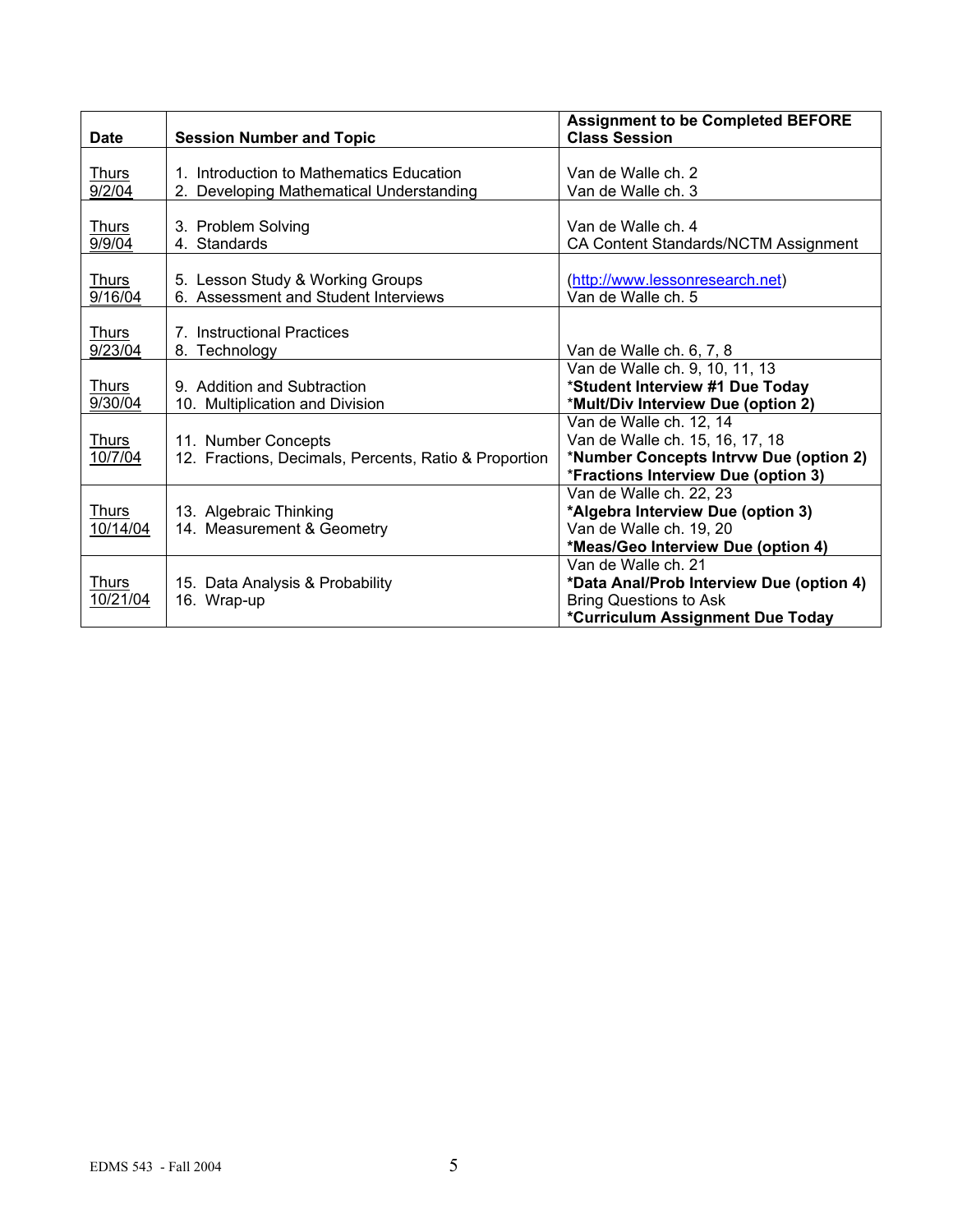#### **STUDENT INTERVIEW GUIDELINES**  EDMS 543

Student interviews are designed to provide students with opportunities to focus on a single child's thinking about mathematics. It will also help students to improve their use of inquiry for assessment purposes and to better understand elementary level students with different understandings.

I recommend that students work together with a partner on these interviews. As a pair, you would interview one child for each content interview and together write up your evaluation of the student (please also submit the child's written work attached to your paper).

## **Prior to the interview**

- You should arrange with a teacher (or parent of a child you know) to interview one child for 20-30 minutes in a quiet place outside the classroom, if possible.
- Provide the teacher with some understanding of what the interview will contain and see if he/she has any thoughts about how this child will do on the assessment.
- Develop a list of questions you may want to use if the child is not forthcoming with a response. For example, if the child says "I just knew it", you might respond with "What did you think about first?" or "If you were helping a friend, how would you explain what you did?"

## **During the interview**

Work with the child individually. Begin the interview by informing the child that you will be giving him/her a series of math problems to solve and that you are interested in his/her thinking process and in the strategies s/he uses to solve these problems. Inform the child that s/he can solve the problems in any way s/he wants. Please remind the child that the interview is voluntary and that s/he can end the interview at any time (if a student does end early then please find another willing student). Do everything you can to help make the child comfortable.

Orally provide the child with each problem, posing them one at a time, you received from class and provide him/her with sufficient time to complete each problem. You may also want to provide the child with a written copy of each problem.

After the child answers each problem you should ask a variety of questions that will help you to better understand the child's thinking and to assess his/her mathematical understanding. **You will want to note the questions you ask and the child's responses** and it may be necessary to ask the child to wait while you are writing -- it is OK to ask the child to wait. **You should not tape-record/video-tape the interview without parental permission**.

# **During the interview, be sure to consider the following:**

- The best thing you can be is genuinely curious. Remember the point of the interview is to discover how the child thinks -- *NOT* to guide the child to the correct answer (try to fight the urge to be "teacher").
- Be careful to respond similarly to correct and incorrect answers. Be curious about all solution strategies -- not just the ones leading to incorrect solutions.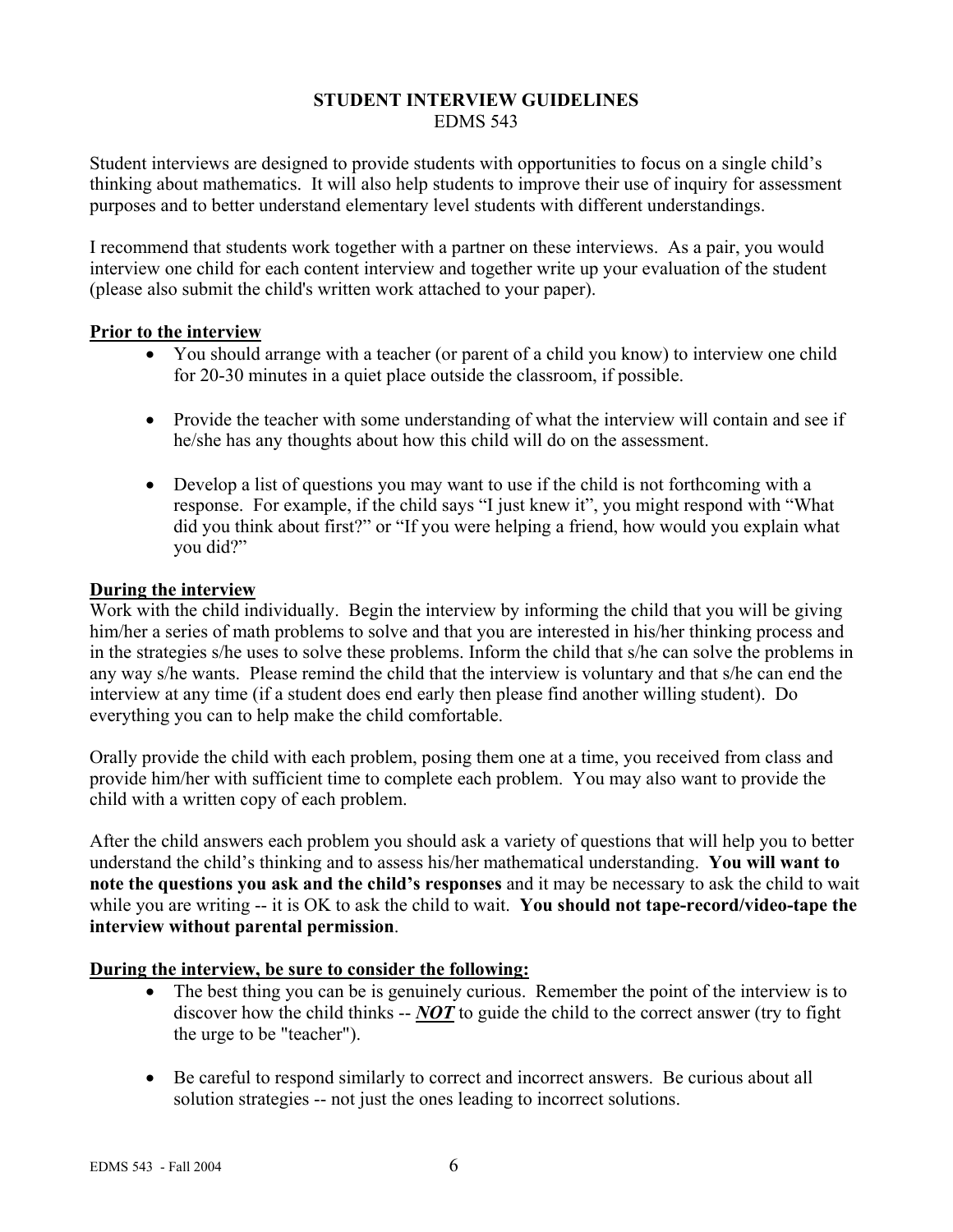- Your primary role is to listen. Make sure you allow enough "wait time" -- children need time to think before answering.
- Make sure the child feels comfortable during the entire interview. If the child clearly cannot answer a problem, move on to the next problem. If you feel that the child is really struggling and frustrated, you may want to end the interview or give the child a problem you are fairly certain s/he can solve and then end the interview. If you cut an interview short because of student difficulty, be sure to discuss your reasoning in your write-up.

#### **After the interview**

You (and your partner) should **together** write no more than a two page reflection that includes a brief discussion on each of the following two points:

- What specifically did you learn about this child's mathematical understanding? Here you will want to make some claims about the mathematics your student understands or doesn't understand. I am looking for more of an explanation than just your student could or couldn't solve a particular problem.
- What specifically might you do for this child if you were his/her teacher? Here you might want to include discussions about such issues as curriculum, instructional strategies, etc.

## **Grading:**

Each interview will be worth a total of 6 points (24 points (or 24%) total). More specifically, I will be looking for nicely written papers that clearly and specifically express what you learned about: 1) the child's mathematical understanding and 2) what you would do next for this child if you were his/her teacher (again be specific here). For example, you might recognize that this student lacks a conceptual understanding of multiplication – so as this child's teacher you might want to pose meaningful problems related to multiplication, etc.

\*NOTE: When you turn in your write-up, you should also include the child's written work (if it exists) and without the student's "actual" name listed.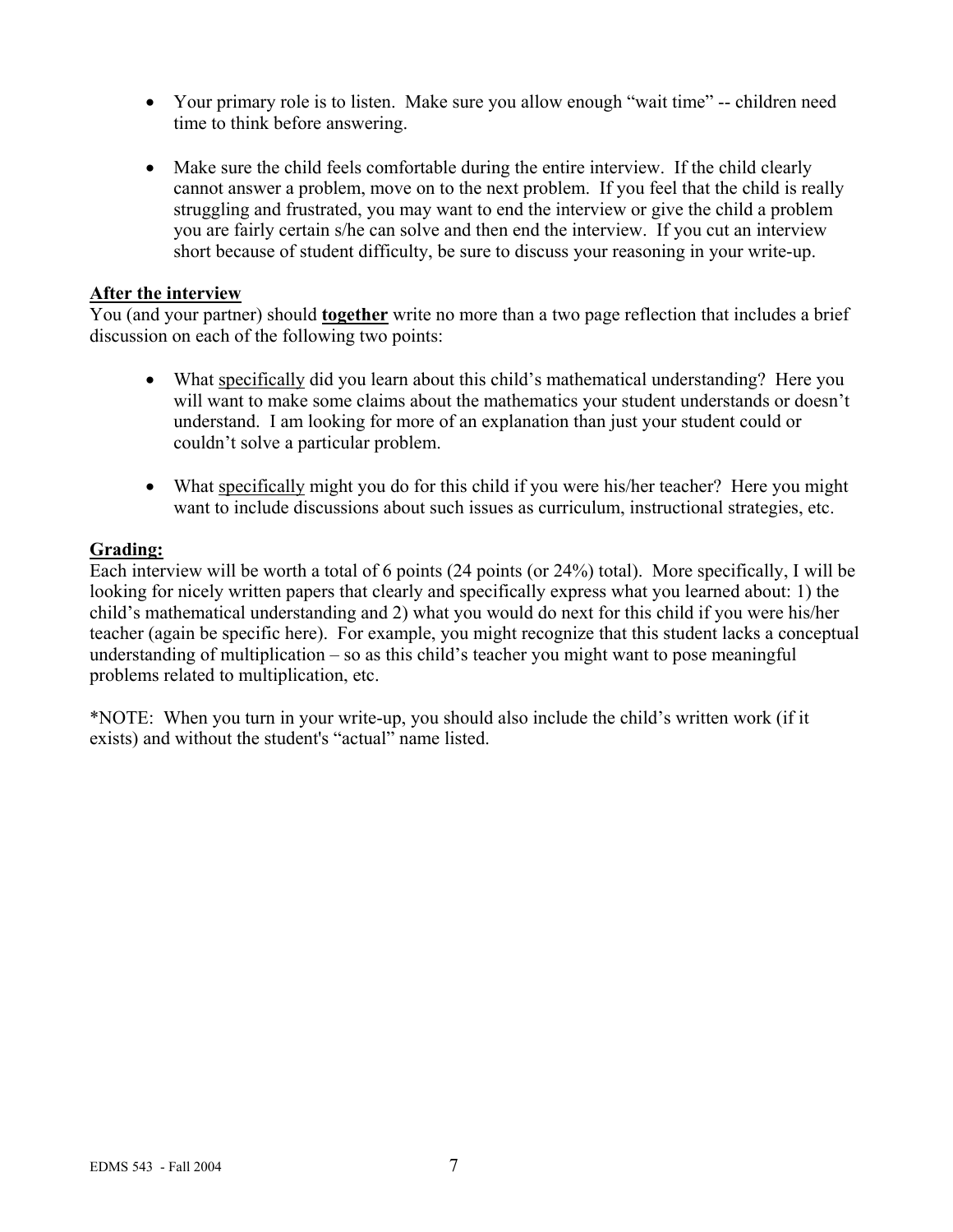## **MATHEMATICAL RESOURCES ASSIGNMENT**  EDMS 543

In preparation for your Classroom Presentation Assignment, your "content group" will construct an Annotated List of Resources that your fellow colleagues will find helpful when teaching your mathematical topic to students. Your list should include resources that directly relate to your mathematical topic (e.g., algebra, geometry, etc.). For example, you should include such things as children's literature, teacher support materials, manipulatives, WWW locations, research articles, videos or movies, software, etc. Please include any useful information that you find when researching your topic so that your colleagues can learn from your work (but do not include duplicated pages from teacher workbooks, rather provide citations along with short descriptions of your resources). I will be looking to find well- constructed packets of information. If you partition the workload it should not be an overwhelming task. If each group prepares a packet of materials that is filled with important resources, and we share that information in class, then you will each have a wealth of information on some of the important mathematical resources for use when you teach! A general "rule of thumb" might be for your group to try and find 10 resources in each of the areas mentioned. Some topics will naturally have more resources than other topics.

Your group will need to turn in one nicely prepared copy of your List of Resources in on the day of your group presentation. Your group should also be prepared to make a 5 minute presentation that highlights some of the resources you found (consider bringing in a few of the items that you found most helpful when planning your presentation and resources for these materials).

This project is purposefully open-ended in the hopes that you will go out and find some great resources for your mathematical topic and for your presentation. You should talk with your master teachers, use the internet, and make use of materials I provide. However, if you have any questions or challenges finding resources, please be sure to ask (I am happy to provide support…I want these to be good so they are good resources)!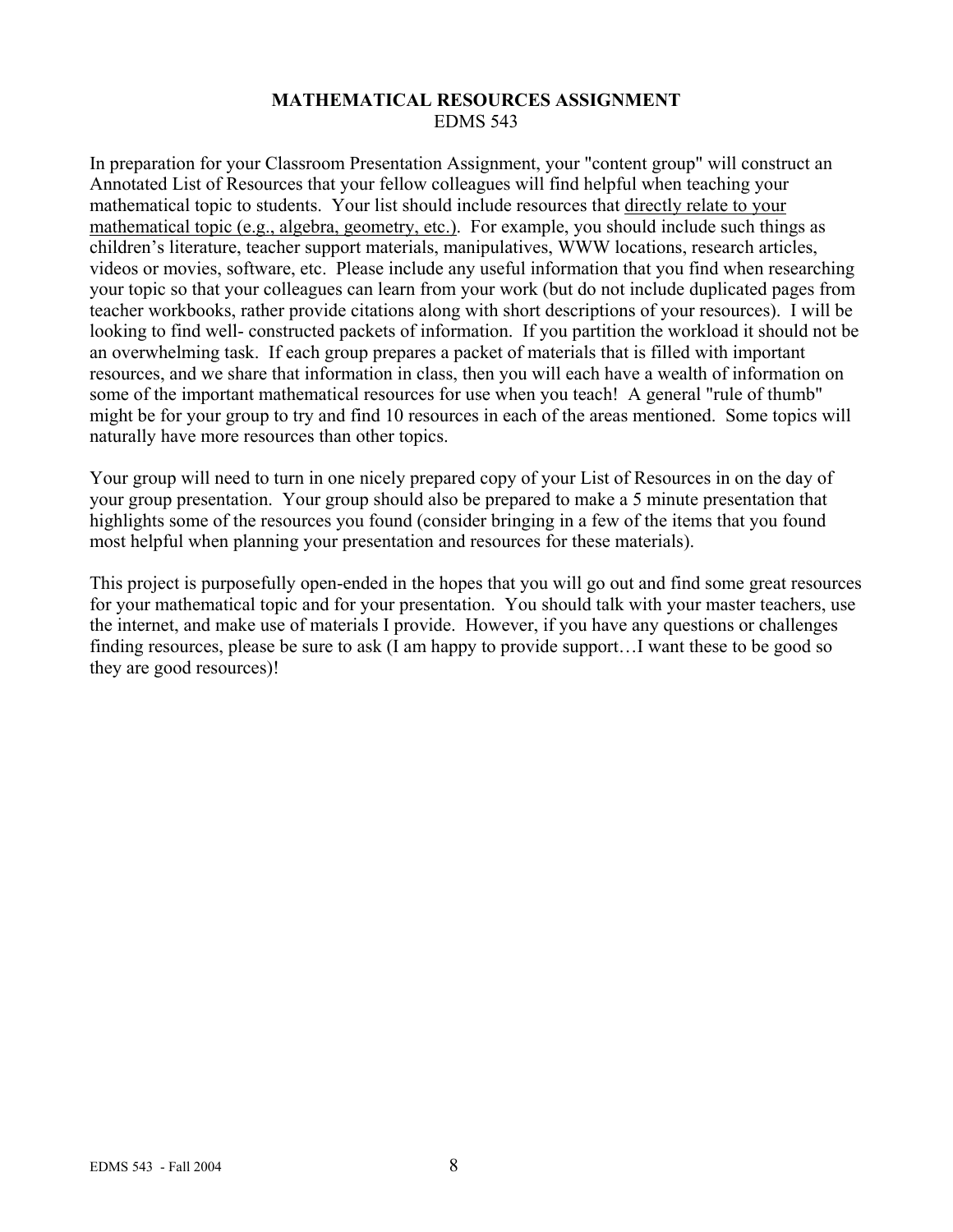## **DESIGNING & TEACHING A LESSON IN MATHEMATICS**  EDMS 543

Students will participate in small groups (approximately four to six students) to design, construct, and teach a single lesson on an assigned mathematical topic. The lesson will be designed for use with children at a specific grade level (based on the grade level of the cooperating teacher). The purpose of this activity is to help you learn how to design effective mathematical lessons for a specific group of students, learn where to find mathematical resources, provide you with an opportunity to practice teaching mathematics and to receive feedback, and to learn how to effectively collaborate with colleagues in order to improve your teaching.

## Plan of Action:

When planning your lesson, each group should:

- 1. Clearly identify the objective(s) of your lesson within the context of the overall goals and objectives of the unit. Similar to the Japanese Lesson Study process, your group might also want to identify a specific problem or issue that needs resolution.
- 2. Identify students' prior knowledge before making decisions about curriculum and instructional practices.
- 3. Consider whether your curriculum clearly brings forward your mathematical objective(s) and what, if any, alterations are necessary. Furthermore, your lesson must be consistent with the Mathematics Framework for California Public Schools (e.g., Content Standards).
- 4. Each group will be required to meet with me at least one time prior to the date of your presentation (this is not to say that we can only meet once!). One of the primary purposes of this activity is to provide me with an opportunity to work with each of you on a more individual basis so that I can help you learn to design effective mathematical activities. I will be happy to provide you with suggestions after you have given it some thought.
- 5. Make sure that each member of the group participates fully in the design and implementation of the lesson and that the workload is shared equitably. As part of your written report, each member must include a short written evaluation that describes the contributions made by each member of the group (indicating whether the workload was shared fairly among the members of the group).
- 6. On the day your topic is to be discussed in class, your group will turn in a lesson plan for your activity (using the format discussed in your Curriculum & Instruction Course), a reflection of your group's collaboration process and the teaching of your lesson, and a paragraph from each member that describes how the workload was shared. Each group will email a copy of your lesson plan and mathematical resources to each of your classmates for their teaching files.
- 7. Each group will either show a short snippet of your actual lesson to the class for discussion or will allow others to observe the actual lesson (we will discuss the options).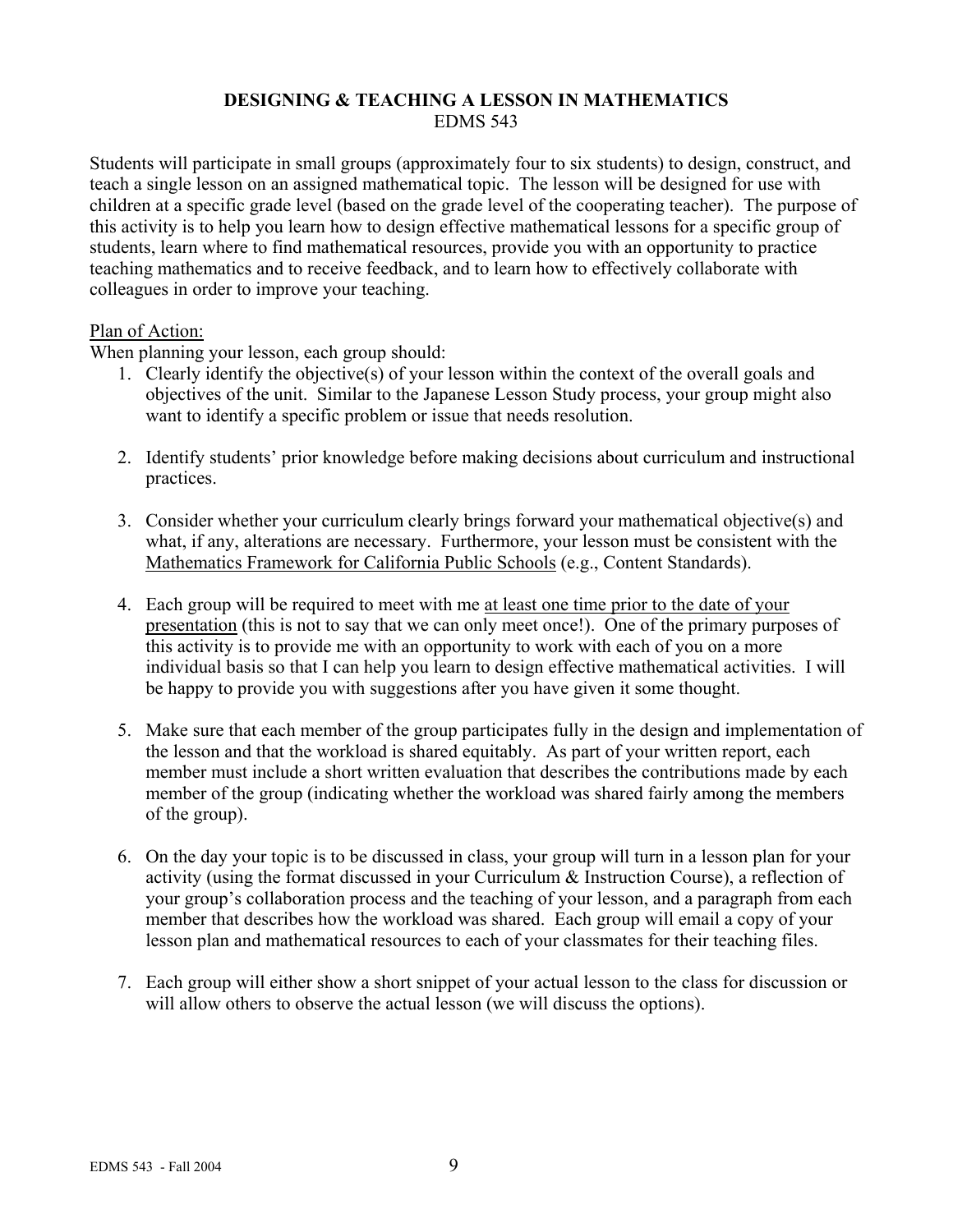# **Grades:**

For this activity, which will be worth a total of 15 points (15%), I am as interested in the process your group goes through as much as the final product. I want this to be an opportunity for you to learn such things as where to go for mathematical resources, to learn how to prepare lesson plans and what to consider when writing a lesson plan, to recognize the many challenges of teaching mathematics, to learn how to reflect and critique lessons, and to begin to understand the importance of on-going professional development opportunities. Your grade on this assignment will be based on the following:

• The design of your lesson plan. For example, adheres to identified lesson plan format described in your Curriculum and Instruction course, adheres to the California Content Standards, makes good use of student thinking, is grade appropriate, is sensitive to the needs of all students, and includes a plan for assessment, etc.

• The level of collaboration among the members of your group, the depth of your reflections (collaboration and teaching of the lesson), and what you learned from this process. You must be willing to take risks, commit yourself fully to this process, and desire to learn as much as possible from others and from the process. The success of this lesson depends on how much YOU put into this activity!

• As discussed earlier, each member of the group will need to include a short paragraph that describes how the work was shared among the members of the group (was the work shared fairly?). If the overall group identifies one member that did not fairly contribute to the final product then I will likely lower the grade of that individual (please work together and share the workload).

• Although the actual presentation of the lesson will NOT be factored into your grade, each group will receive feedback. I believe that this is a time for you to try things out and to make mistakes, not to be judged. Don't be afraid to take some risks and to make mistakes.

# **\* If anything is unclear or if you ever have questions, please ASK me.**